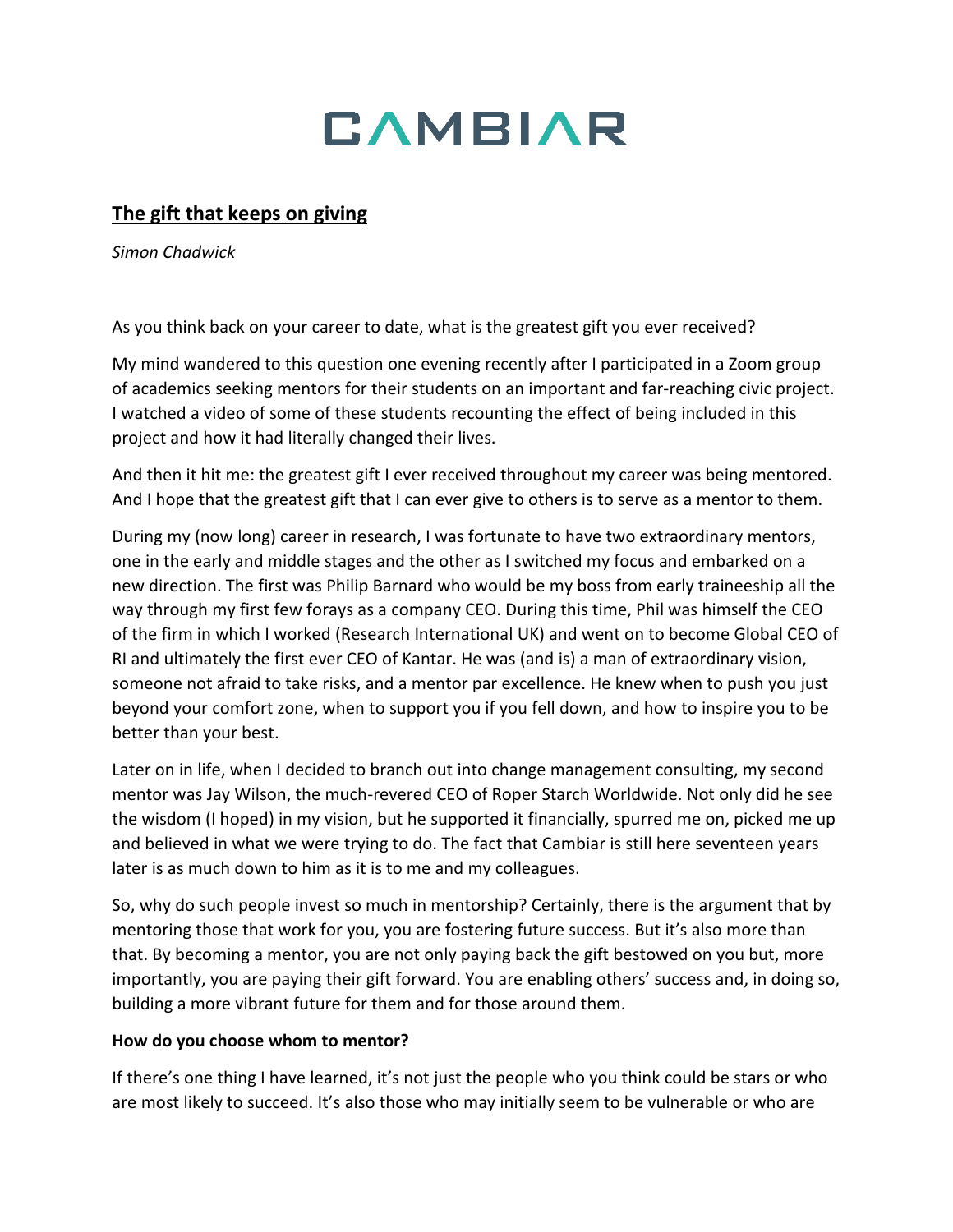struggling. Great talent may be waiting in such people, but they need the confidence and support to be able to bring it to the fore. I well remember a young lady straight out of college for whom the pressures of the job seemed insurmountable. She would appear in my office in tears multiple times a week. One response would be to conclude that she 'just wasn't cut out' for the job. But I and my colleagues saw the talent that was waiting to be released and so we sought to build her confidence and to give her the tools to become resilient. Today, she is a high-ranking, very successful member of a major management consulting firm. And then there are those who need to be heard, those against whom the status quo seems to be stacked. In our industry, such people have tended to be women and members of 'minority' ethnicity. To mentor such groups is not the selfless thing it may initially seem. Our industry needs diversity and inclusion if it is to succeed in the long term and to mentor those who are trying to break through multiple glass ceilings is actually in our interests. It is also just the right thing to do.

### **How should I mentor?**

There are those who are probably much more qualified than me to expound on this topic, but here are my ten golden rules of mentorship:

- *Listen* to your mentees and learn from their experience
- *Empathize*, don't sympathize
- Use your experience to *advise*, then step out of the way
- Be *honest*, brutally if necessary (one of my mentors told me that a speech I had given was very well done but its content was 'total bollocks')
- *Be there* for when your mentees stumble or fail and they will
- *Mentor by example* model the values that you want them to adopt and follow
- *Push* your mentees beyond their level of comfort
- *Encourage* them every step of the way
- *Challenge* them
- And, most importantly, *celebrate* with them.

## **Where should I mentor?**

Obviously, the workplace is the most natural place in which to practice mentorship. It is there that the fruits of your labour will be most evident and profitable. But there are so many other places where you can use your experience, accumulated wisdom and humanity to make a difference. One of the most important to my mind is in universities. Some of the most satisfying mentoring relationships I have had have been in various MSMR programmes. You can also set up mentoring groups (especially in this age of Zoom). There are some wonderful mentoring forums dedicated to the research industry that have sprung up in just the last eighteen months, run by professionals who have nothing to gain but just the wish to help others. Mentor at scale online with content, resources and listening. And, if it moves you, mentor outside the profession as well.